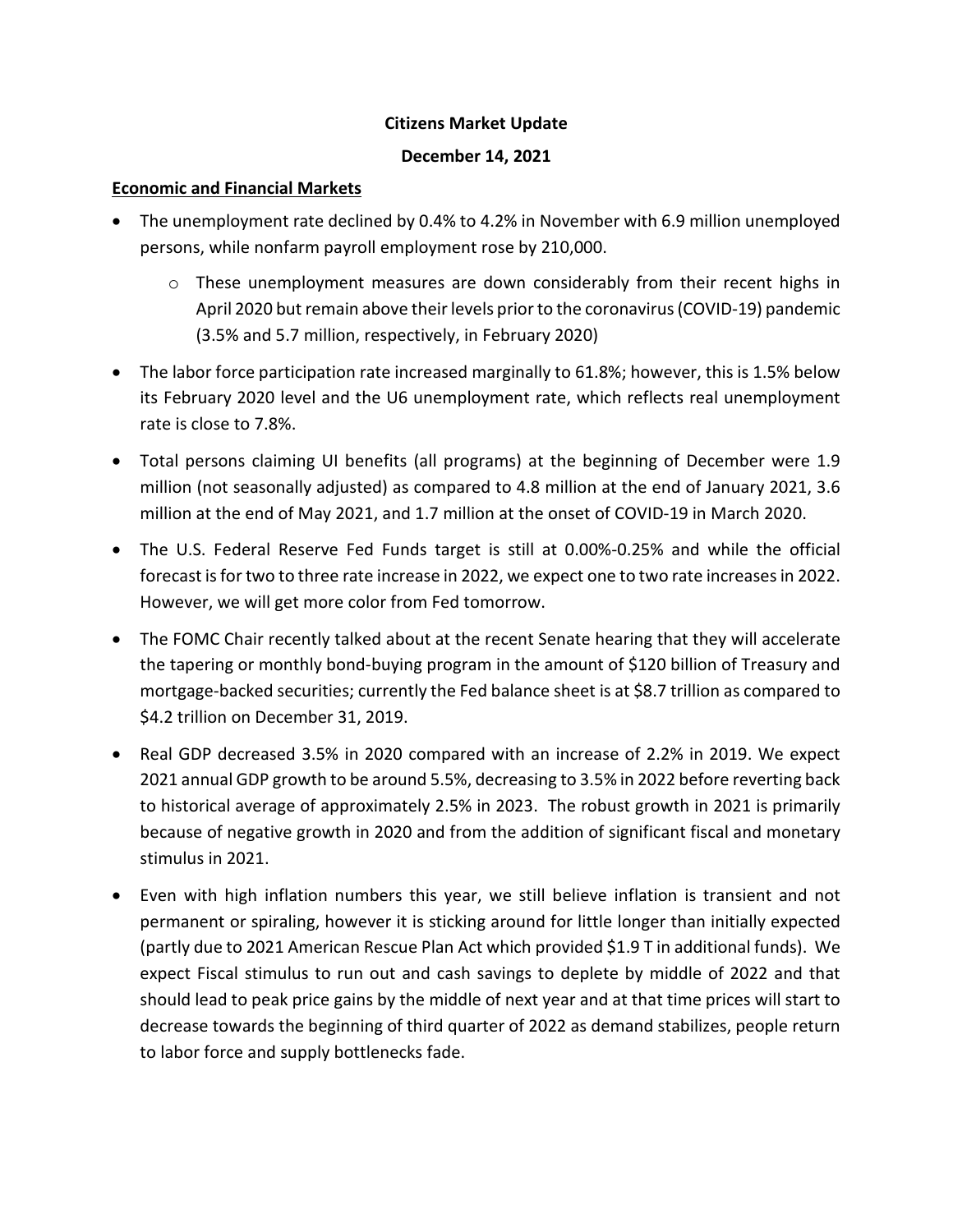• By third quarter of 2022, we expect our inflation rate to be closer to 2.5% as compared to 1.75% in March 2020 – unless there is more fiscal stimulus.

# **Equity Market**

• The equity market is at record high primarily due to robust growth and fiscal and monetary stimulus, including all time low historical interest rates. YTD, the S&P 500 and DJIA are higher by 24.9% and 17.0%, respectively.

# **Interest Rates**

- Fixed income markets have seen interest rates recover significantly in 2021 as the economy continues to recover. However, due to structural and demographic constrains, we expect interest rates to remain low and range bound from here until the end of 2022 with 5-year Treasury at 1.00%-1.50% and 10-year Treasury at 1.25%-1.75%
- Corporate credit market spreads are back to normal pre-COVID levels due to expected significant economic growth with the Bloomberg Barclays U.S Corporate Investment Grade spread currently at 99 bps.

# **Fixed Income Market**

- Through October 31, 2021, corporate bond issuance is at \$1.7 trillion, or 18% lower than the record-breaking \$2.1 trillion issued over the same time period in 2020
- The corporate bond market has topped \$1 trillion each year since 2011 as interest rates have been consistently historically low.
- For year-to-date 2021, municipal long-term negotiated issuance is \$397 billion and is marginally lower compared to the \$428 billion issued over the same time period in 2020.
- Overall there has been strong investor demand in both the tax-exempt and taxable markets as evidenced by the record issuance in 2020 and strong issuance so far in 2021

# **Risk Transfer Market**

- In 2020, there were \$97 billion of insured losses globally, which were mostly driven by smaller events as no single event incurred more than \$3 billion of insured losses.
- As of early fourth quarter 2021, insured losses are approximately \$107 billion globally, which is 13% above the 10-year average of \$95 billion. The largest event thus far in 2021 is Hurricane Ida, which is estimated to be approximately \$35 billion, followed by European flooding in the amount of approximately \$12 billion, and \$15 billion for U.S. winter weather and storm Uri.